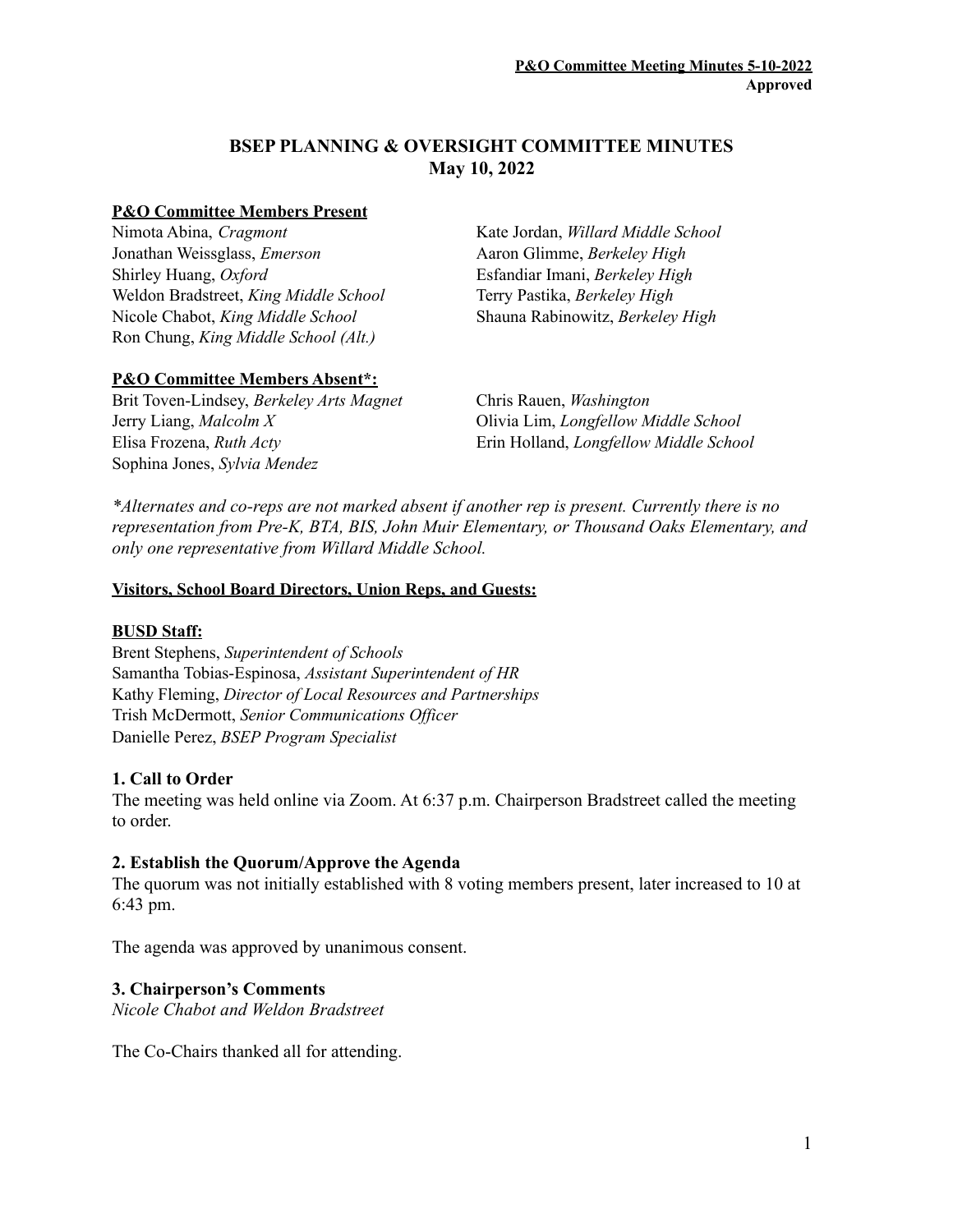## **4**. **Public Comment**

There was no public comment.

#### **5. Superintendent's Update**

*Dr. Brent Stephens, Superintendent of Schools*

Dr. Stephens shared important key dates upcoming over the next 6 weeks. The district is in the concluding steps of its 2022-23 budgeting process. Next week's Board meeting will see budget recommendations for reductions and a select set of increases, as well as a set of priorities using mostly new categorical grant money from the state. The May 18 Board discussion will be a preface to the June 1 Board decision on all three sets of recommendations. The public hearing of the planned budget will be at the June 15 Board meeting, with the final approval vote at the June 29 Board meeting.

Other upcoming dates include the May 25 Town Hall around the middle school student assignment policy, and the Board hopes to vote on a final or finalist model then. Look for a community survey and opportunity to attend that meeting. Rep. Chung asked if the proposed district budget increases might come to the P&O in the future, if that extra funding may be later pushed into BSEP or BERRA. Dr. Stephens answered that there are a number of potential expenses coming up, the most significant of which is still unknown costs associated with bargaining outcomes with labor partners, and those increases will impact BSEP and BERRA. However, BUSD will also have a brand new set of grants from the state, roughly \$4 million in ongoing funding to carry on programs started with COVID money or to start new programs. Leaders don't expect those additions to result in increased costs to BSEP or BERRA. The Cost of Living Adjustment (COLA) was recently announced to be up to 6.5%, to be confirmed in the Governor's May Budget Revise to be released in the next week.

#### **6. Board Update**

*Ana Vasudeo, School Board Director*

Director Vasudeo was not present.

#### **7. Director's Comments**

*Kathy Fleming, Director of Local Resources*

Director Fleming thanked the Steering Committee for preparing, and Rep. Pastika for presenting the P&O's statement to the Board on 5/2, appreciating the dedication and partnership in that presentation.

#### **8. Approval of Minutes**

*April 26, 2022; May 2, 2022*

Co-Chair Bradstreet asked if there were any corrections to the Draft April 26, 2022 [Meeting](https://www.berkeleyschools.net/wp-content/uploads/2022/05/DRAFT-PO-Mtg-Minutes_220426.pdf) [Minutes,](https://www.berkeleyschools.net/wp-content/uploads/2022/05/DRAFT-PO-Mtg-Minutes_220426.pdf) there were none offered. The 4.26.22 P&O Meeting Minutes were approved by unanimous consent.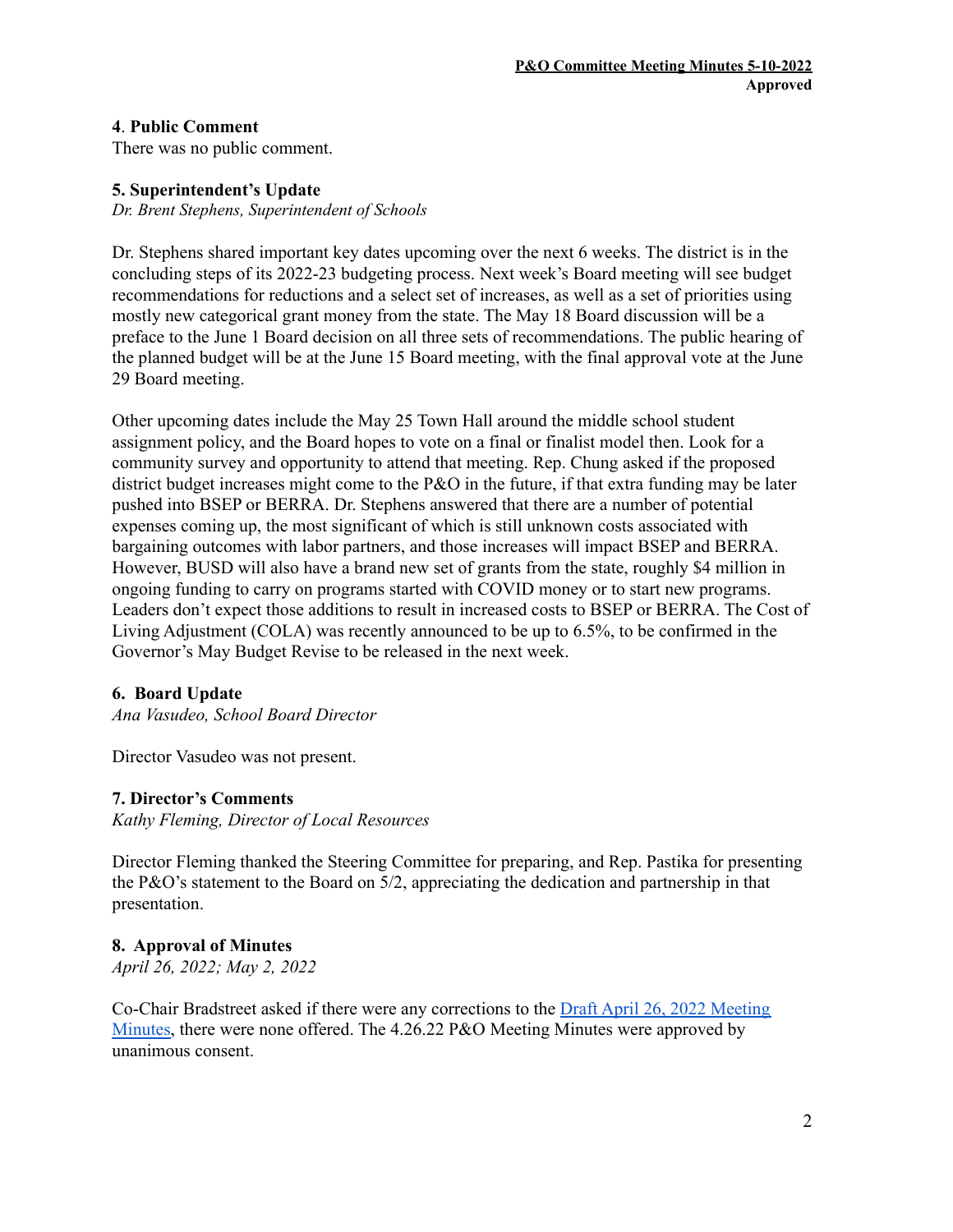Co-Chair Bradstreet asked if there were any corrections to the Draft May 2, 2022 P&O [Steering](https://www.berkeleyschools.net/wp-content/uploads/2022/05/DRAFT-PO-Steering-Committee-Mtg-Minutes_220502.pdf) [Committee](https://www.berkeleyschools.net/wp-content/uploads/2022/05/DRAFT-PO-Steering-Committee-Mtg-Minutes_220502.pdf) Meeting Minutes, there were none offered. The 5.2.22 P&O Steering Committee Meeting Minutes were approved by unanimous consent.

## **9. Superintendent's Budget Advisory Committee (SBAC) Update**

*Brent Stephens; P&O SBAC Reps Nicole Chabot, Shauna Rabinowitz, and Terry Pastika*

Rep. Pastika will share a copy of the SBAC proposal summary handout from that evening's meeting, to be sent to the P&O members via email the following day. She and the other P&O reps to the SBAC would appreciate hearing the different viewpoints from the P&O members. The initial takeaway is that BSEP and BERRA are not impacted a whole lot by the cuts being proposed. In a more macro sense, as we get more information that the state budget looks more healthy, she does ask why some of the general fund (GF) money isn't coming back to balance out the change to the Teacher Template calculations made two years ago, knowing the status of BSEP deficit spending. Further, looking at the new expenditures, she is concerned about adding anything new in this transition period without a district-wide strategic plan. She sees a lot of funding in different areas but not how those areas will work together toward a single or unified goals. She also expressed concerns with one-time funds, as often the district won't want to suspend the programs when the one-time money is no longer available, and that spending then becomes a de facto addition to the overall budget without dialogue.

Co-Chair Chabot agreed with Rep. Pastika's comments and concerns. She understood funding the things that are required to keep the district moving forward, but questioned putting in place a structure that seems likely to result in other budgets inheriting expenses for programs being newly added. She felt this is not the time to be doing that. She also wanted to make sure that the P&O's representatives to the SBAC take into account the overall district budget. While they theoretically specifically represent BSEP and BERRA tax measures, they are also a voice at table for a group of parents, teachers, and staff and have an opportunity to play an advisory role on the larger budget. Thus they need to provide P&O enough information so that P&O members can share their questions and points of view before the May 24 final SBAC vote date.

# **10. Recommendation for BERRA Funds in 2022-23: Educator Recruitment, Retention, and Development**

*Samantha Tobias-Espinosa*

Assistant Superintendent Tobias-Espinosa presented the [Recommendation](https://docs.google.com/document/d/1chMRyddfLZnndYWYW90J9QNC8xM2TAFK/edit?usp=sharing&ouid=104860127303609493471&rtpof=true&sd=true) for BERRA Funds in 2022-23 for Educator Recruitment, Retention, and [Development](https://docs.google.com/document/d/1chMRyddfLZnndYWYW90J9QNC8xM2TAFK/edit?usp=sharing&ouid=104860127303609493471&rtpof=true&sd=true). There has only been one change from the first draft reviewed at the last P&O meeting, in which language was added around the investment in the Leaders of Color Network. The cost was already in the budget summary but the narrative now describes it as well. Rep. Chung asked how the district is doing on general educator recruitment for the coming year. Assistant Superintendent Tobias-Espinosa answered that the district does have vacancies in physics and foreign languages at the high school level, though it was expected that the physics positions would be a challenge and so the district moved early to post for those and currently has 3 candidates being onboarded to fill the three vacancies. The area where the district hasn't had a lot of new hiring yet is at the elementary level, as current teachers shift around positions due to the reductions in overall enrollment. Current staff are moved as necessary first, and then hiring from the outside begins.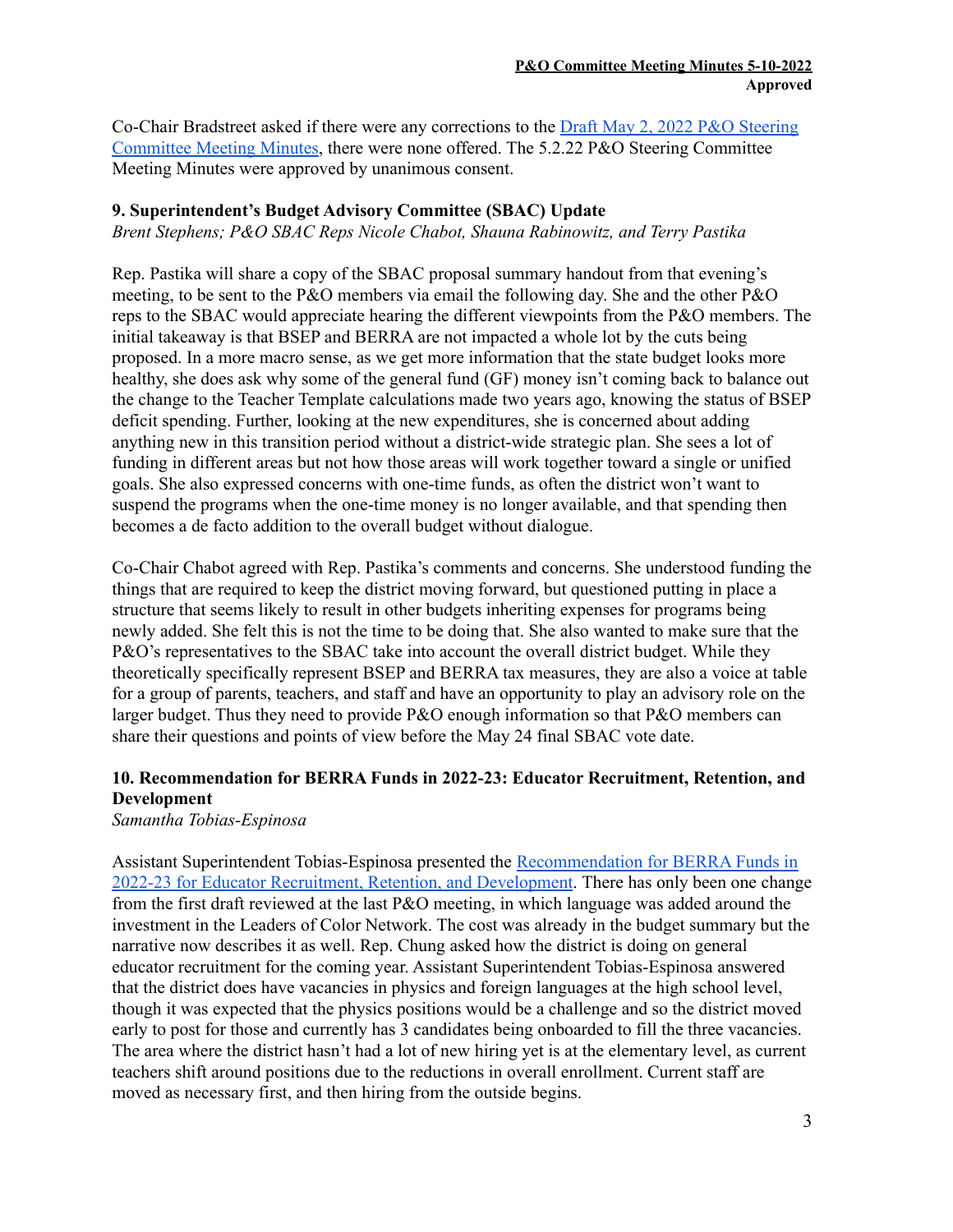Rep. Huang moved to approve the Recommendation for BERRA Funds in 2022-23 for Educator Recruitment, Retention, and Development, Rep. Chung seconded; the plan was approved unanimously.

### **11. Recommendation for BSEP and BERRA Funds in 2022-23: Communication, Translation, and Measure Oversight**

*Kathy Fleming, Trish McDermott*

Director Fleming presented the [Recommendation](https://www.berkeleyschools.net/wp-content/uploads/2022/05/Draft-2-BSEP_BERRA-Oversight-Translation-and-Communication-22-23-Annual-Plan-for-P_O-Approval-May-10-2022.pdf) for BSEP and BERRA Funds in 2022-23 for [Communication,](https://www.berkeleyschools.net/wp-content/uploads/2022/05/Draft-2-BSEP_BERRA-Oversight-Translation-and-Communication-22-23-Annual-Plan-for-P_O-Approval-May-10-2022.pdf) Translation, and Measure Oversight. There have been no changes since the first draft was presented to the P&O. Rep. Pastika asked if Public Records Act requests are still vetted through the Communications positions. Ms. McDermott answered that Communications staff work in conjunction with Mary Keating; generally public records requests are received by Communications staff and then Mary does quite a bit of work to fill them.

Rep. Pastika moved to approve the Recommendation for BSEP and BERRA Funds in 2022-23 for Communication, Translation, and Measure Oversight, Rep. Huang seconded; the plan was approved unanimously.

## **12. Recommendation for BSEP Measure A Carryover Funds in 2022-23** *Kathy Fleming*

Director Fleming presented the [Recommendation](https://www.berkeleyschools.net/wp-content/uploads/2022/05/Measure-A-Close-Out-Plan-2nd-Read-PO-5-10-22-Fin-for-P_O.pdf) for BSEP Measure A Carryover Funds in [2022-23](https://www.berkeleyschools.net/wp-content/uploads/2022/05/Measure-A-Close-Out-Plan-2nd-Read-PO-5-10-22-Fin-for-P_O.pdf). There have been no changes since the first draft was presented to the P&O. Rep. Chung asked how much of the Measure A funds would be spent specifically on Professional Development. Director Fleming answered that the plan is to transfer expenditures from this year from measure E1 budgets over into Measure A budgets to bring the Measure A fund balance to \$0. This will increase the fund balance of E1 in 2022-23, and she will report to the P&O exactly what was transferred to show compliance with both measures. Co-Chair Chabot asked what current Measure E1 spending the Measure A Parent Outreach funds can be applied to. Director Fleming answered that there are expenditures from OFEE that align with Measure A purposes, as well as some expenditures currently in Counseling and Student Achievement Strategies which fund outreach and related projects like the PUENTE contract and others supporting the African American Success Framework. That will also be reported out in specifics next year. Rep. Pastika asked if the Measure A balances for Site Funds will be prorated out for each school. Director Fleming answered that she is still looking into that. She knows that the Measure A transfer will free up \$187,000-plus in E1 funding for Site Programs. This could be enough to increase next year's per-pupil allocation, and she will work with the BSEP Budget Analyst to figure out the exact details that evenly apply the Measure E1 savings to all sites.

Co-Chair Chabot moved to approve the Recommendation for BSEP Measure A Carryover Funds in 2022-23, Rep. Abina seconded; the plan was approved unanimously.

# **13. Site Plans and SSC Processes**

*Danielle Perez*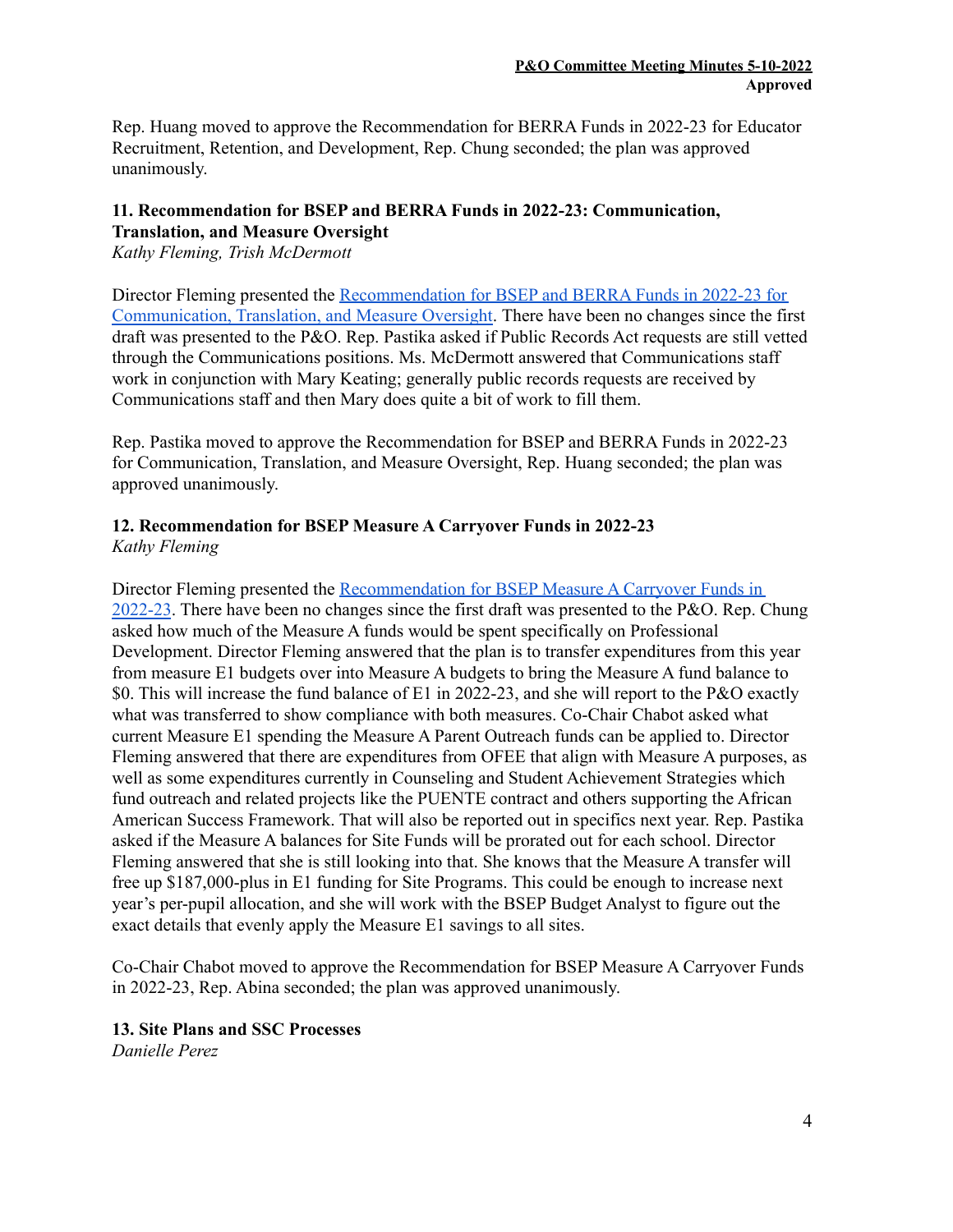Ms. Perez explained that the P&O approval process for BSEP and BERRA 2022-23 budgets has concluded with the plans approved earlier this meeting. However, the final portion of BSEP funds to be allocated is the 10.25% for Site Program Funds. These are allocated to each school/program and the decisions about their use are made by the School Site Councils (SSCs) as led by the site Principals. The budgeting process takes place concurrently with the annual updating of the School Plans for Student Achievement (SPSAs), a state-mandated document outlining educational goals and plans for each school, which include site spending and which the SSCs also review and approve at the same time as the site budgets.

Ms. Perez provided updates on the 2022-23 SPSA development process currently underway. She shared that it has been immensely helpful to have Director Estupin of Categorical and Special Projects with BUSD this year, who has brought a wealth of knowledge around compliance and established relationships with the California Department of Education. The following are steps handled by the Program Specialist in support of the site planning and budgeting process:

- Organized and facilitated site budget development meetings with Principals of all 18 schools and programs, and some sites had several meetings. The budget meetings began the week after spring break and concluded just this past week. The meetings included 3 budget analysts, 2 HR staff, Position Control staff, the Program Specialist, Principal, and Directors Estupin and Fleming when they could join.
- Assisted in completing internal staffing paperwork for positions impacted by site funding, currently nearing 50 separate forms submitted to HR to implement changes to positions that touch BSEP, Title I, LCAP, or PTA funding, which removes this work from Principals' plates.
- SPSA updating has been assisted by Director Estupin, reviewing all sections of large 40-plus page documents for state and federal compliance.
- Ms. Perez checks all SPSAs to ensure that spending of site funds is clearly described and in agreement with one-page summaries we prepare in budget meetings.

Leading up to Site Plan development, Directors Fleming and Estupin, with Ms. Perez, met regularly to check in on needed Principal support. With school back in-person, but committee meetings remaining virtual, and with new staff in both Director positions, emphasis was on direct support to Principals. This included:

- Updated templates for SSC documents.
- A new SPSA evaluation template, to formally record the SSC's review of the previous year's school plan. Most SSCs were already doing verbally at the start of each school year.
- New SSC meeting tracker document, for Principals to enter their meeting dates rather than needing to be asked individually.
- Budget Development multi-month calendar for Principals.
- At Principals' request, google calendar event invites for major deadlines and milestone reminders from January through June.
- Attendance at K-8 Principals' Meetings, to share these resources, provide updates about deadlines, and field questions around BSEP, state, or federal resources that Principals and SSCs would need to be aware of.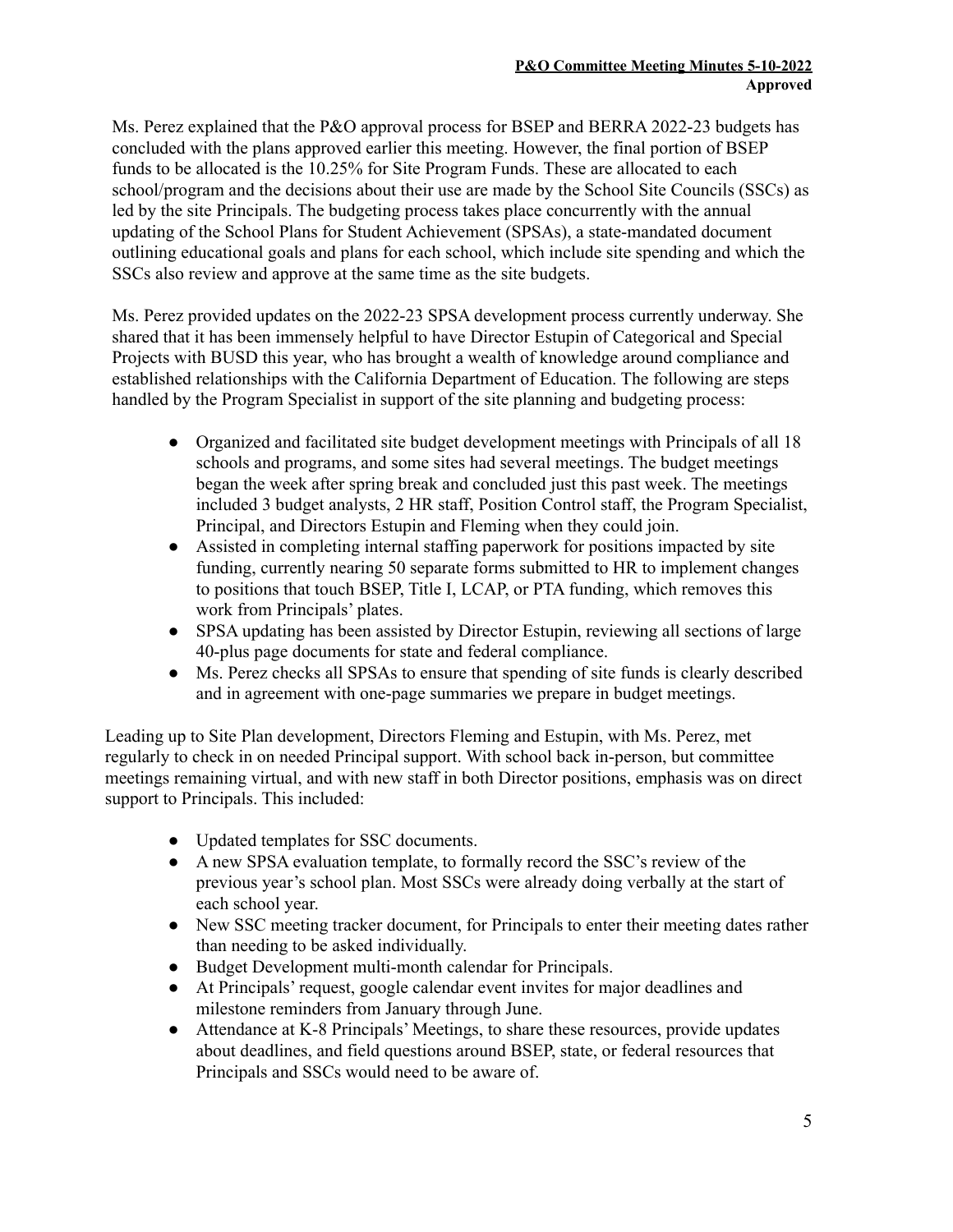- Created folder with all site allocation documentation (BSEP, GF, Title I, LCAP, Title IV, etc.) in one location for all Principals and budgeting support staff to reference.
- Ongoing one-on-one support to Principals as needed. Director Estupin held office hours around the new SPSA evaluation document, and Ms. Perez was on call via phone, email, zoom, and chat for all Principals through SSC meetings throughout the year. She noticed a marked increase this year in direct asks for clarification and direction to resources, info, and documents, as well as general troubleshooting of SSC questions.

With Director Estupin bringing expertise around state and federal compliance, Ms. Perez and Director Fleming will continue to collaborate and plan to provide BSEP-specific support to Principals and SSCs that complements the supports being built by Categorical and Special Projects. They hope to check in with Principals again at their staff meetings about what support around SSC activities they feel would be most helpful moving into the next school year.

Currently, all 18 sites have draft budgets completed, and most have been at least reviewed by their respective SSC, with many already having voted to approve them. The final deadline for Principals to have the fully approved, signed SPSAs and budgets back to District Office is May 17. Ms. Perez will have the week of May 17 to format all the site plans with budget summaries, and to get them all signed by Director Fleming and Associate Superintendent Aurelio. She will compile all BSEP fund use data for '22-23 into documents to be presented to the P&O on 5/24, then the full plans with a cover memo and summary documents will be sent to the Board on 5/27 for the June 1 Board meeting. The Board will then approve all plans and spending for sites in '22-23.

Ms. Perez asked if P&O members had any particular feedback about SSC function and site budgeting/planning processes from this year. Rep. Huang commented that the Oxford SSC wasn't aware of what the P&O committee does and why she is reporting back to them, or how the P&O business impacts their work. She felt it would be great next year to have more clarity on how the SSC functions versus how the P&O functions and for the groups to come together. Also the PTA is a different component in that same bigger picture, it would be helpful for the groups to know what each other is working on and what they're looking at.

Rep. Pastika thanked Ms. Perez for her work, and stated that at the next meeting it would be helpful to hear about general changes in how sites are using their money over time. In a long-term perspective, has spending changed over time and in what ways. This would be directly relevant to thinking about the new measure, and as the district also hopefully engages in strategic planning and thinking about what resources pay for what services, and if there are ways to streamline funding.

Ms. Perez appreciated both comments, and will bring detailed information and spreadsheets tracking site funding that will help the committee to look for long-term trends in site spending. She is also looking ahead to planning for the district-wide committee training in October. This is always an opportunity to help members of different committees recognize the work that others are doing, and this comment is a timely reminder to continue to try to bring in members of all district committees to this event, including P&O, SSCs, PAC, DELAC/ELAC, and PTAs.